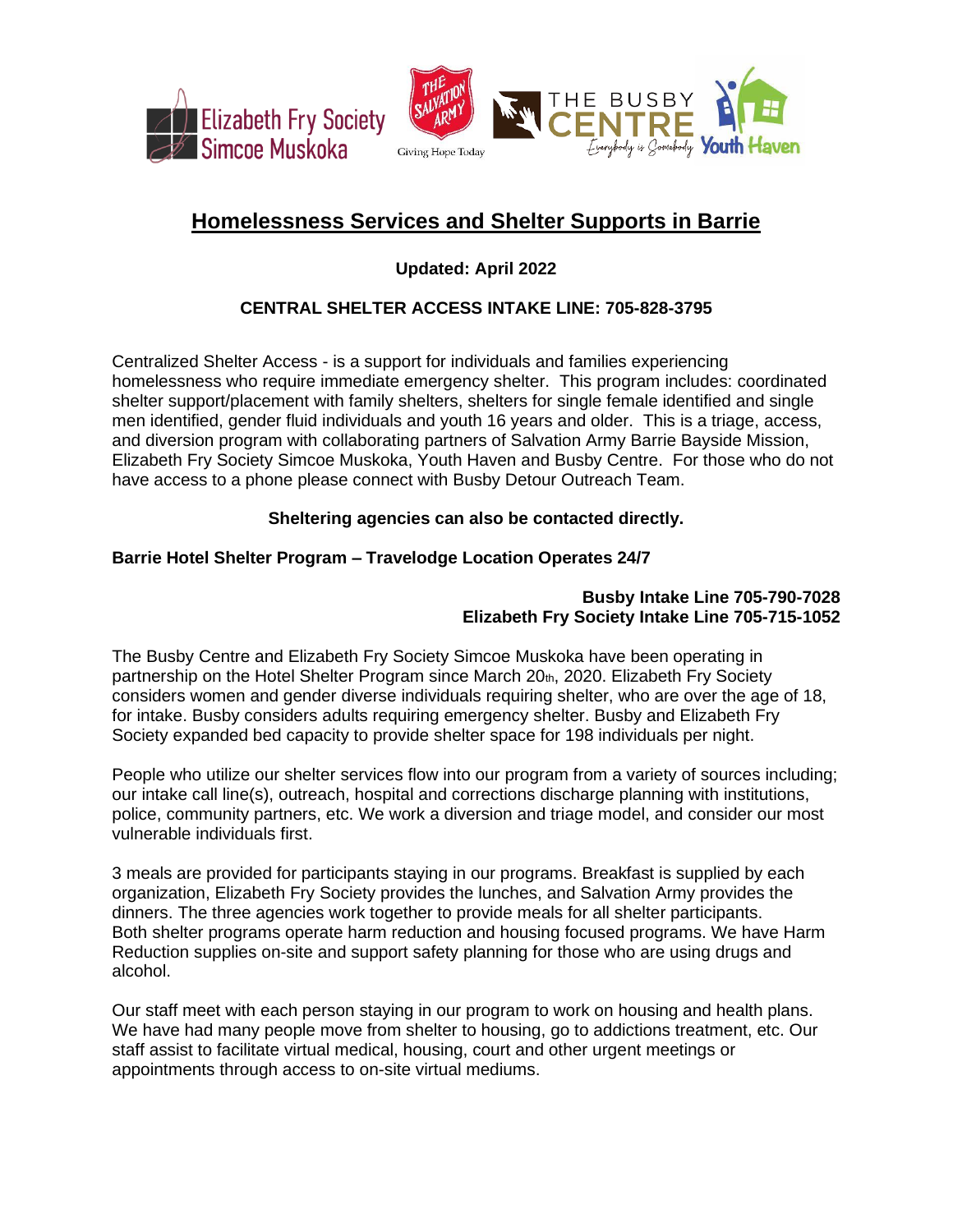



Barrie Hotel Cont…

The following community partners offer on-site support (occasionally this has to be limited during lockdown/outbreak):

- Canadian Mental Health Association
- Paramedicine Program, The County of Simcoe
- Empower Simcoe
- HepCure Hep C testing, treatment and support
- Listening Post
- Hospice Simcoe (assist with grief support when then is a death in the community)

# **The Busby Centre – Outreach Teams**

## **Outreach Program**

Our **Detour Street Outreach Team** is providing services 7 days a week with hours of 9am-9pm. This team can be reached at **705-627-7086**, and is connecting with people experiencing unsheltered homelessness through the city of Barrie and area. This team provides brief service housing and harm reduction support as well as more intense case manage support for those who are not connected to other supports. They also facilitate medical, corrections and other support appointments virtually out in the community.

Our **Outreach Van** program is providing service from 1-9pm daily. This team can be reached at **705-790-5654**. Daily stops; Spirit Catcher at 1:30pm, 3:00pm at CMHA 15 Bradford Street at 5:30pm, and in the front parking lot of 88 Mulcaster at 7:50pm. The rest of the time is by appointment. This team serves individuals and families who are experiencing, or at risk of homelessness. Accessible items include; food, hygiene supplies, seasonal clothing, bedding and linens, tents, tarps, harm reduction supplies, pet food, etc.

# **Drop In/Warming Centre Programs and Services**

## **88 Mulcaster Street Centre Main line: 705-739-6916**

Our Busby Centre HUB at 88 Mulcaster Street will be open from 7:30am-3pm Monday through Friday for breakfast-to-go items (starting November 15, 2021) and general support, hygiene supplies, seasonal clothing, harm reduction supplies, as well as access to short-term warming space, free showers, and washrooms. This program is also an access point to facilitate medical, corrections and other support appointments virtually. Hours will be increased in December 2021.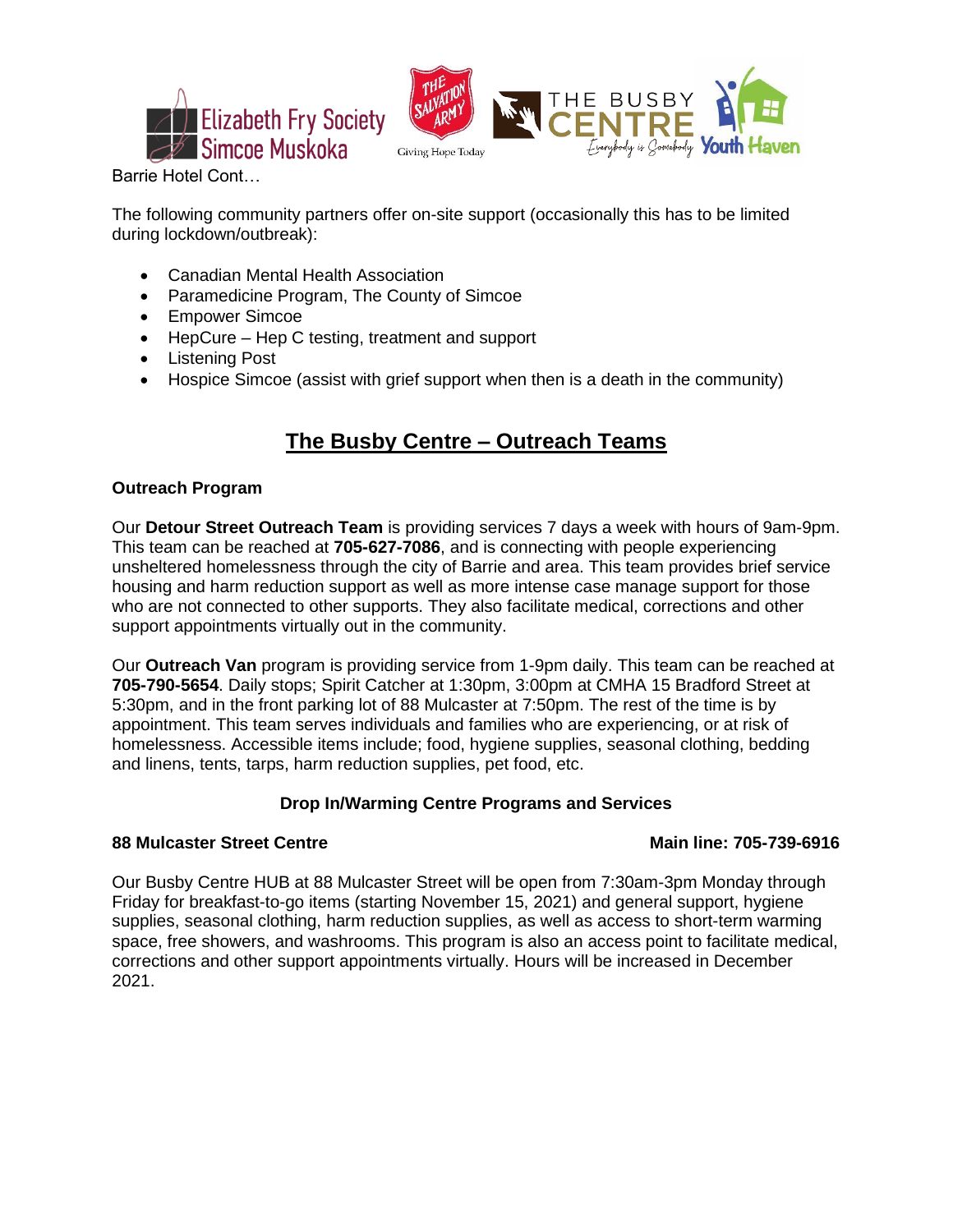

# 2

## **Busby Overnight at 88**

If it presents in mid-November/early December 2021 that additional space is required for overnight sheltering, we will open an overnight warming centre at our 88 Mulcaster Street location from 10pm-8am for those experiencing unsheltered homelessness. This is a lower barrier program. Harm reduction supplies available for pick up to the general public during this time.

### **Other Programs and Services**

### **Collingwood Hotel Shelter Program**

Busby is facilitating the COVID-19 shelter response in the Collingwood area. Similar program as the above Barrie Hotel program however much smaller.

### **Trustee Program**

This is a volunteer Trustee program that assists participants to deposit money into trusteeship bank account and receive brief support with money management. This is a self-directed, case management supported program.

### **Lucy's Place Supportive Housing**

In partnership with Redwood Park Communities, the Busby Centre provides the 24/7 on-site support staff at Lucy's Place Support Housing. This program supports up to 19 residents who had formerly experienced chronic homelessness.

# **Elizabeth Fry Society Simcoe Muskoka**

We are open at the Elizabeth Fry Society Simcoe Muskoka home location building from 9:00 am -4:00 pm, Monday through Thursday for: general support, facilitating access to shelter, hygiene supplies, seasonal clothing (as available), Naloxone kits and access to washrooms.

### **Youth Trustee Program Youth Trustee Intake: 705-794-6226**

Youth aged 16 and 17, who no longer live with a parent or guardian, require a Trustee to access financial benefits through Ontario Works. The Youth Trustee Program, assists with applying for and accessing financial benefits, support to meet Ontario Works program requirements, referrals to other agencies, housing searches, access to the food bank, job readiness, transitional preparation out of the program and other resources.

## **102 Maple Ave Location Main line: 705-725-0613**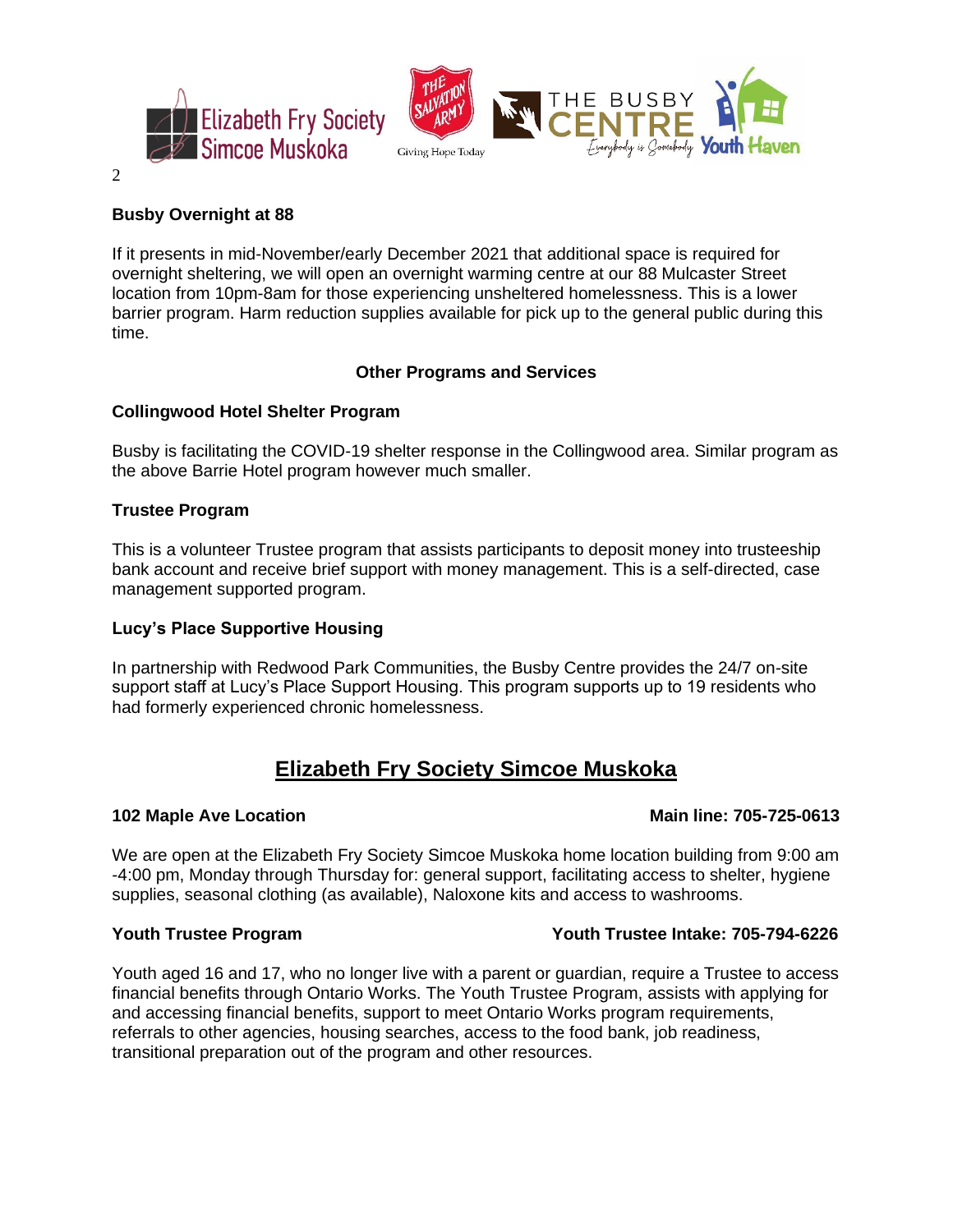



Elizabeth Fry Society Cont…

# **Post Incarceration Transition Program 705-795-0076**

Transitional supports and services to individuals experiencing homelessness when being released from the local Provincial correctional institution, Central North Correctional Centre (CNCC). Program eligibility includes; individuals of any gender, over the age of 18, who identify as having no fixed address when discharging from CNCC into the community of Simcoe County. Post Incarceration Workers will assist individuals in identifying temporary or permanent housing/shelter while connecting participants to community resources to address; housing, mental health, and harm reduction.

# **Salvation Army Barrie Bayside Mission Centre**

# **Main Line: 705-728-3737**

## **Shelter**

Provides shelter to men (21+) and families (with Children 18 & under in their care). We are a housing focused shelter and work with the individual to find suitable housing. In all situation, diversion from shelter program is attempted first. Health care services (paramedics, CMHA, etc.) are provided on site for all men in the shelter. Referrals are made for families for any of their health care needs. Each participant is assigned a caseworker and housing access worker to assist in finding suitable housing.

**Intake for men** – based on available beds, first come-first serve – no waiting list. **Intake for families** – call **705-728-3737 ext. 233** to complete shelter diversion, and speak to caseworker. If diversion can't be done, then intake is either completed or the family put on the waiting list (and connected to services).

# **In-House programming**

There are programs offered only to residents of the men shelters (i.e., Anger management, conflict resolution, cooking classes, etc.).

# **Food**

2 meals a day, are provided 7 days a week for lunch and dinner for community members. Lunch is available 12:00 -1:00 pm and Supper is 5:00 pm - 7:00 pm. All meals are served in take-out format. Meals are given out from shelter door during these times. Shelter participants (men) are provided 3 meals a day, plus snack.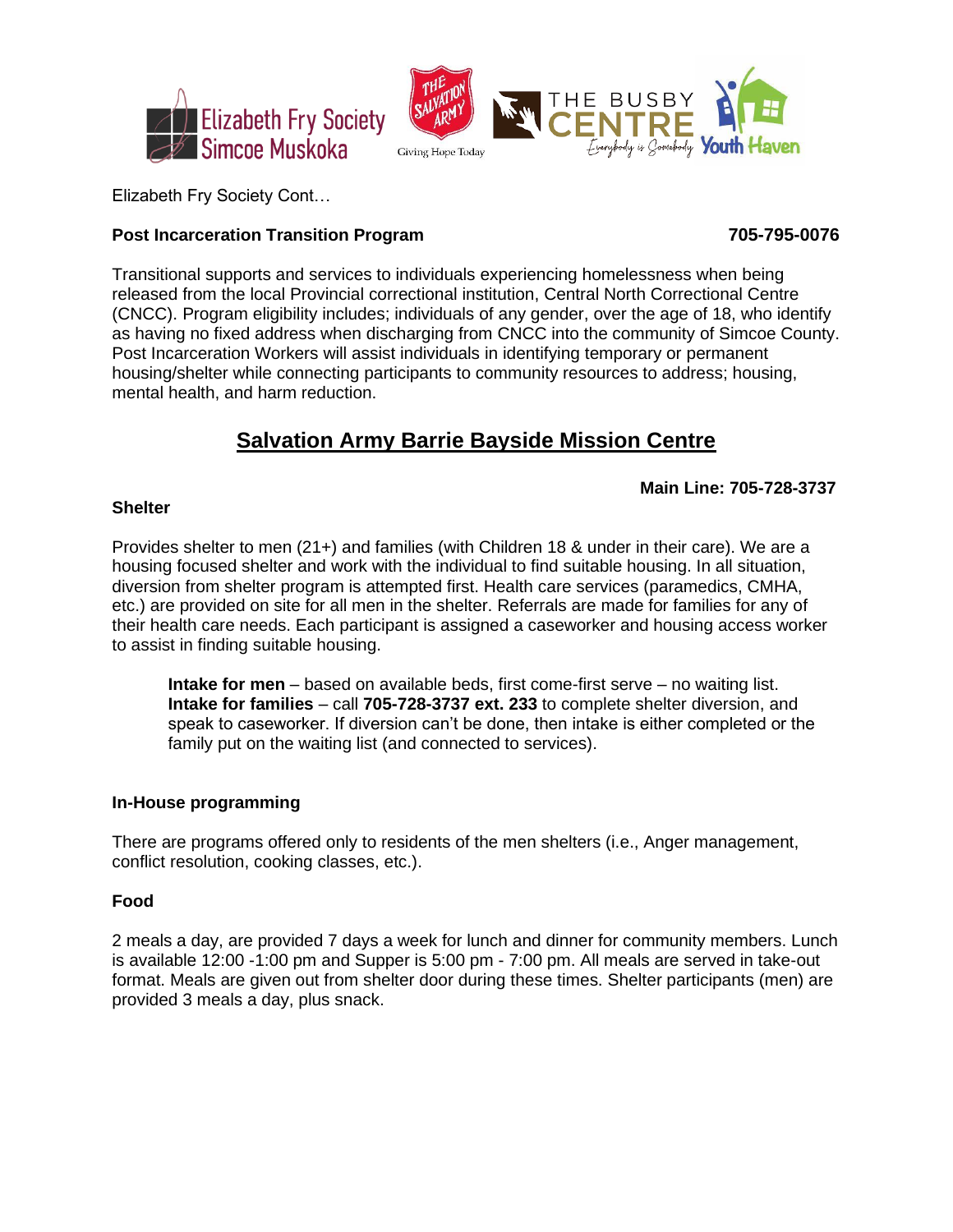

Salvation Army Cont…

# **ID Clinic**

Assistance to obtain on Ontario Birth Certificate to low-income individuals. Applications can be completed through OW/ODSP Worker (in-person meeting) or by appointment.

### **Clothing/Household Assistance**

Offered through a voucher program. Appointment to be made with Laura at ext. 227 for a voucher to be redeemed at the Salvation Army Thrift Store. Immediate needs are sometimes met with supplies at the Centre. This includes winter coats. Socks can be asked for at shelter door and provided while supplies last.

### **Christmas Assistance**

Food & toy hampers are provided after Christmas Cheer is done, usually the couple of days leading up to Christmas. This is for people who missed or did not qualify for Christmas Cheer. All inquiries can be directed to Laura at ext. 227.

### **Income Tax Clinic**

The Income Tax Clinic normally runs in March/April. It is still being explored as a possible program for 2022, but will depend on volunteers' availability.

# **Youth Haven**

### **22 Wellington Street East, Barrie 705-739-7616**

Youth Haven provides **emergency housing** and individualized wrap-around supports to youths between the ages of 16-24. Youth Haven is staffed 24 hours, 365 days a year for any youth who needs assistance. Youth Haven's house currently features 14 beds that can safely shelter anyone facing homelessness and in need of shelter.

### **Youth Haven Transitional Housing, 46 Toronto Street, Barrie 705-739-7686**

In addition to our emergency shelter, Youth Haven provides a **Transitional Housing Program** offering 12 off-site transitional beds to youth who may require extra time and skill development to become successful adults in our community. Our transitional housing program helps our young people in-need develop real life skills in a supportive and caring environment, giving them the tools needed to succeed in their own home.

**Youth Haven Outreach Services For inquiries, please contact 705-817-1148**